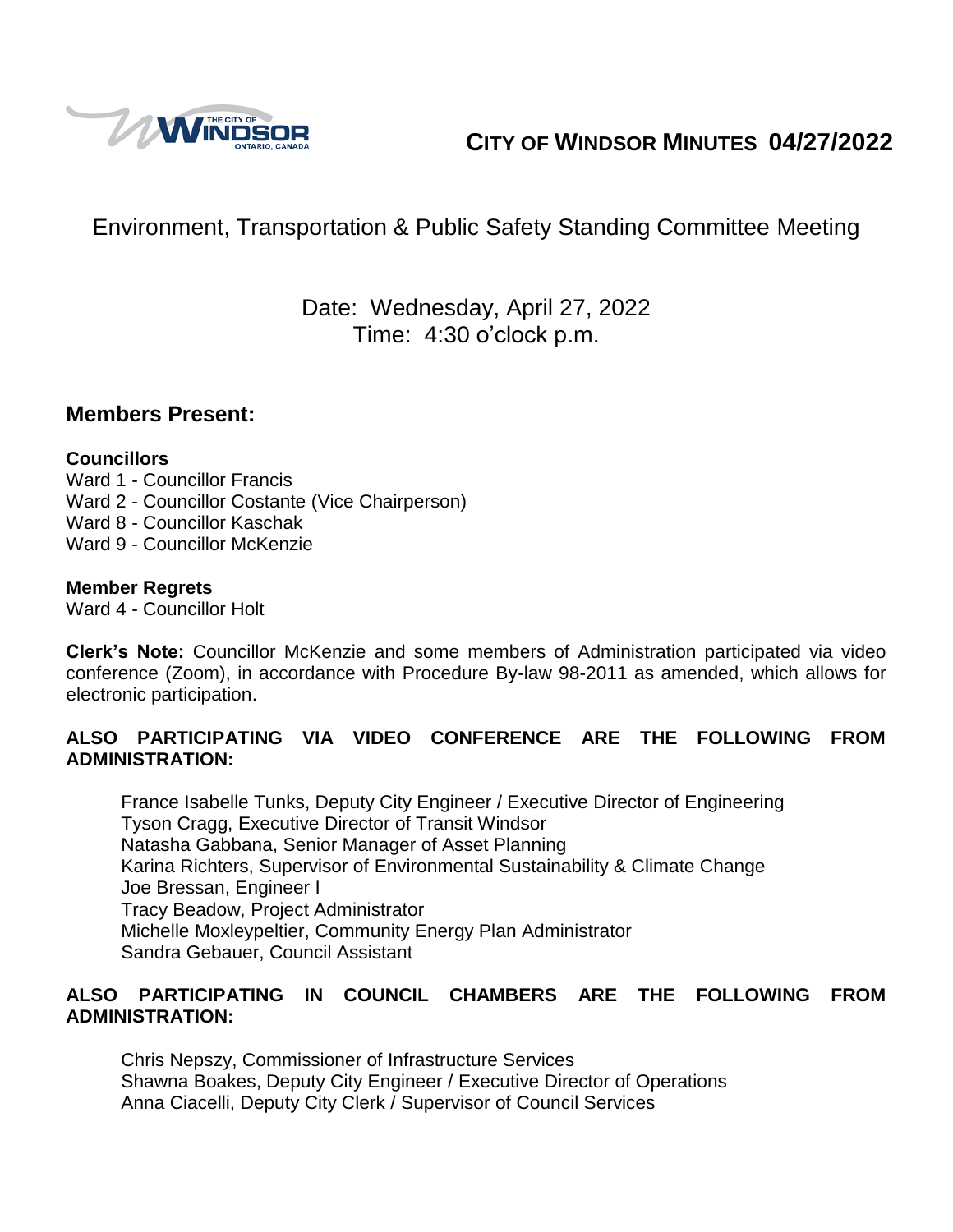# **Minutes Environment, Transportation & Public Safety Standing Committee Wednesday, April 27, 2022** Page 2 of 7

### **1. CALL TO ORDER**

Following the reading of the Land Acknowledgement, the Vice Chairperson calls the meeting of the Environment, Transportation & Public Safety Standing Committee to order at 4:31 o'clock p.m.

### **2. DISCLOSURE OF PECUNIARY INTEREST AND THE GENERAL NATURE THEREOF**

None disclosed.

### **3. ADOPTION OF THE MINUTES OF THE ETPS STANDING COMMITTEE**

### **3.1. Adoption of the Environment, Transportation & Public Safety Standing Committee minutes of its meeting held March 30, 2022**

Moved by: Councillor Francis Seconded by: Councillor Kaschak

THAT the minutes of the Environment, Transportation & Public Safety Standing Committee meeting held March 30, 2022 **BE ADOPTED** as presented. Carried.

Report Number: SCM 103/2022

## **4. REQUEST FOR DEFERRALS, REFERRALS OR WITHDRAWALS**

None requested.

## **5. COMMUNICATIONS**

None presented.

## **6. PRESENTATIONS AND DELEGATIONS**

None.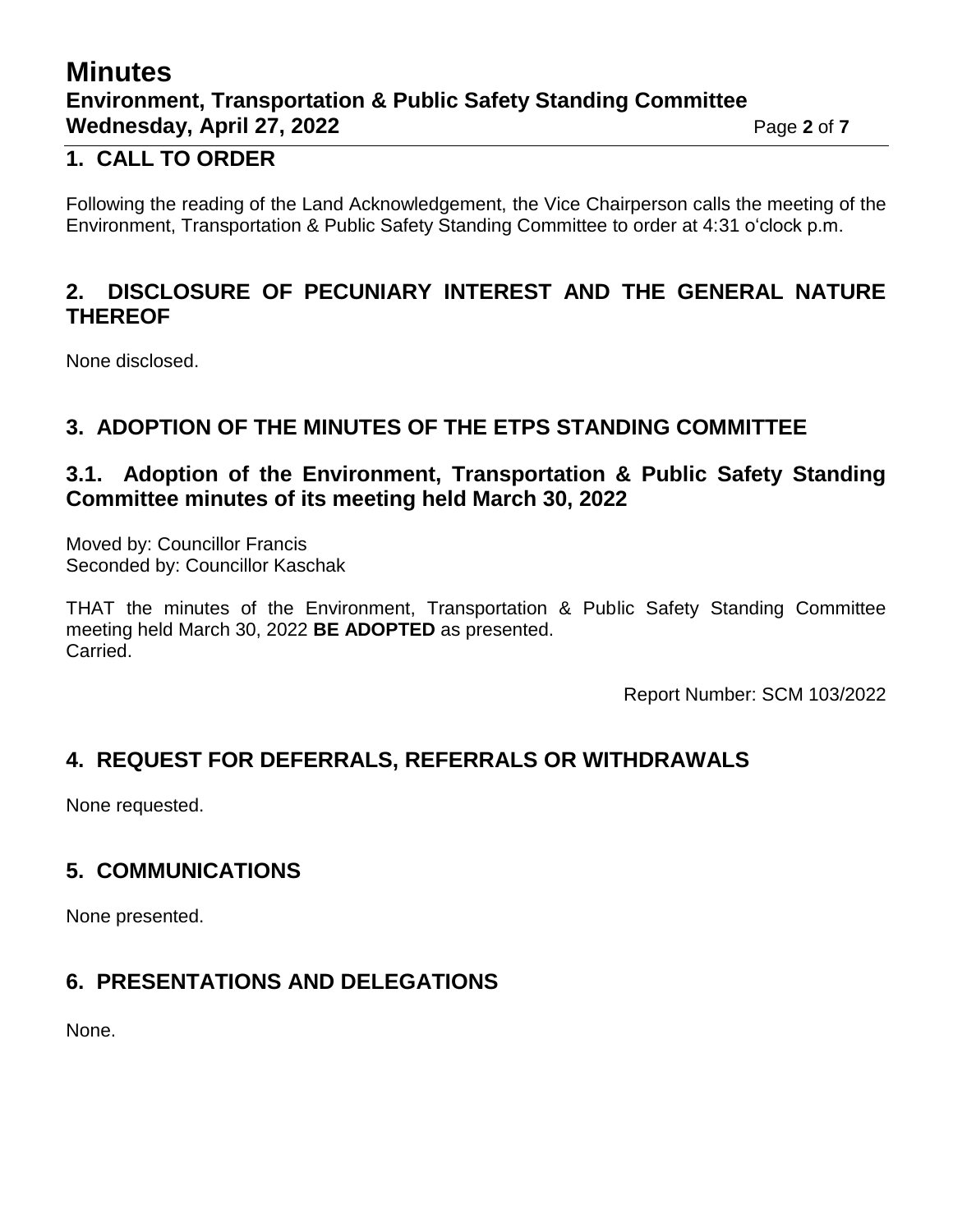# **Minutes Environment, Transportation & Public Safety Standing Committee Wednesday, April 27, 2022** Page 3 of 7

### **7. COMMITTEE MATTERS**

### **7.1. Town and Gown 2021 Annual Report**

Moved by: Councillor Francis Seconded by: Councillor Kaschak

Decision Number: **ETPS 889** THAT the Town and Gown Committee 2021 Annual Report **BE APPROVED**. Carried.

> Report Number: SCM 78/2022 Clerk's File: MB2021

### **7.2. Transit Windsor Advisory Committee 2021 Annual Report**

Moved by: Councillor Francis Seconded by: Councillor Kaschak

Decision Number: **ETPS 890** THAT the Transit Windsor Advisory Committee 2021 Annual Report **BE APPROVED**. Carried.

Report Number: SCM 87/2022 Clerk's File: MB2021

### **7.3. Essex-Windsor Solid Waste Authority Regular Board Meeting Minutes - March 1, 2022**

Moved by: Councillor Francis Seconded by: Councillor Kaschak

Decision Number: **ETPS 891** THAT the minutes of the Essex-Windsor Solid Waste Authority (EWSWA) of its meeting held March 1, 2022 **BE RECEIVED**. Carried.

> Report Number: SCM 94/2022 Clerk's File: MB2022

### **8. ADMINISTRATIVE ITEMS**

### **8.1. Ward 9 Ditch Survey and Inspection of Private Culverts and Private Catch Basins - Ward 9**

Councillor Francis inquires about the inspection of private culverts related to local improvements and the Capital budget and whether it is the same process as existed previously. Chris Nepszy,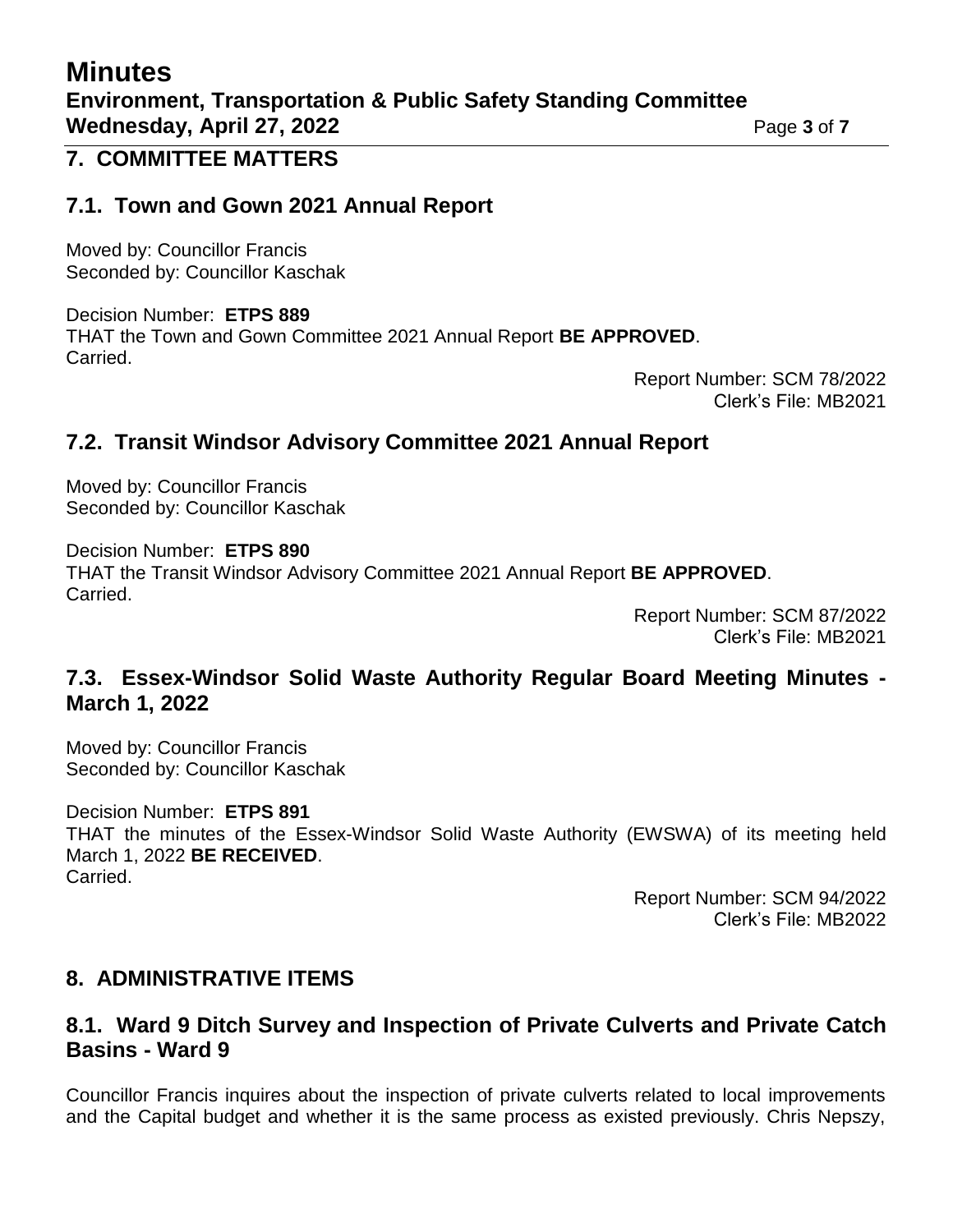## **Minutes Environment, Transportation & Public Safety Standing Committee Wednesday, April 27, 2022** Page 4 of 7

Commissioner of Infrastructure Services, appears before the Environment, Transportation and Public Safety Standing Committee regarding the administrative report "Ward 9 Ditch Service and Inspection of Private Culverts and Private Catch Basins" and indicates that this would be the same process as a reverse local improvement that is currently in use. Joe Bressan, Engineer I, appears via video conference before the Environment, Transportation and Public Safety Standing Committee regarding the administrative report "Ward 9 Ditch Service and Inspection of Private Culverts and Private Catch Basins" and reiterates it is not a new process, and future local improvement projects would proceed when funding becomes available following the same policy that is currently in place.

Councillor McKenzie inquires about timelines for the drainage study for the O'Neil and Dawson drains. Mr. Bressan indicates that he would speak to the Drainage Superintendent to obtain that information and provide that information when he has it. France Isabelle Tunks, Senior Manager of Engineering/Deputy City Engineer, appears via video conference before the Environment, Transportation and Public Safety Standing Committee regarding the administrative report "Ward 9 Ditch Service and Inspection of Private Culverts and Private Catch Basins" and indicates that the Drainage Study should begin later this year.

Councillor McKenzie expresses concern that people in the area are still flooding and he cannot provide straight forward reasons for the cause and hopes that the Drainage Study will provide some information. Mr. Nepszy indicates that he hopes the study will lead to more definitive answers, although more funding is required to approach the issue holistically, and the home flood protection program may allow the residents to look more in depth into the issues and provide them an opportunity to better protect their home.

Councillor McKenzie indicates that the culverts are a part of the problem, although it is a systemic problem as stormwater is not flowing at a rate required to alleviate the over land flooding. Mr. Bressan indicates that it is not just the culverts; it has to do with the ditches and other issues including potential design issues. Mr. Nepszy provides details related to function of the sump pump and other drainage methods.

Councillor McKenzie inquires whether there is a short term improvement that can be implemented. Administration indicates that if all of the local Improvement plans are to be implemented they are not funded in the 10 year Capital plan, funding would need to be allocated as part of the Budget process. Ms. Tunks indicates that drains are one component of potential flooding and there are many components that can cause flooding. Ms. Tunks indicates that available City flooding mitigation programs in place should be encouraged and may assist with flooding concerns.

Moved by: Councillor McKenzie Seconded by: Councillor Francis

#### Decision Number: **ETPS 892**

THAT Local Improvement works for storm sewers, curb and gutter for those street segments not yet constructed to the municipal standard within the area bounded by E.C. Row Avenue to the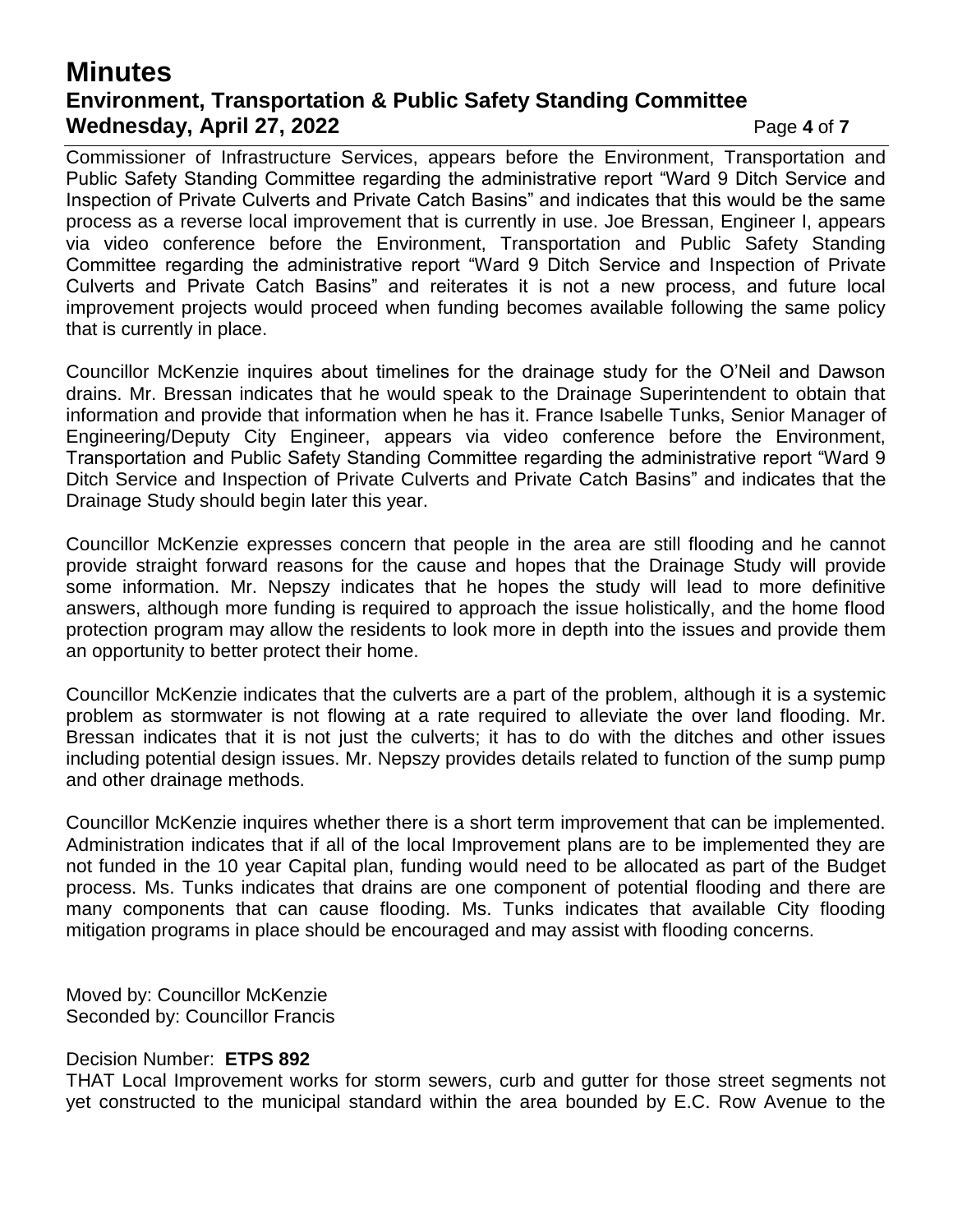### **Minutes Environment, Transportation & Public Safety Standing Committee Wednesday, April 27, 2022** Page 5 of 7

north, Woodward Boulevard to the west, Division Road to the south, and Riberdy Road to the east, as shown on drawing 4M-206 **BE RECOMMENDED** to future Capital Budgets and prioritized relative to their technical scoring, subject to cost-sharing for such works as established by CR554/2019; and,

THAT WSP Canada Inc. firm **BE APPOINTED** as the Drainage Engineer to make an examination of, and prepare a Drainage Report for the repair and improvement to, the Dawson Drain between Division Road and the O'Neil Drain and to the O'Neil Drain from south of Hallee Crescent to Division Road under section 78 of the *Drainage Act*. Carried.

> Report Number: S 14/2022 Clerk's File: SW2022

### **8.2. Science Based Targets for GHG Reduction – City Wide**

Councillor Francis requests clarification of the thresholds being provided. Karina Richters indicates that the City's thresholds align with current Provincial and Federal Government Science Based Targets, and it also aligns nationally and globally.

Councillor Francis inquires related to recent investment announcements with the EV Battery plant, that the City's targets wouldn't hinder that in any way. Ms. Richters indicates that announcement is a win for Windsor and that would be accounted for in the plan moving forward.

Councillor Francis inquires as to whether surrounding municipalities are doing the same thing and following similar targets so that the entire region is aligned. Ms. Richters provides details related to the County of Essex's Plan.

Councillor Francis inquires about requesting support from neighbouring municipalities related to the City's Science Based Targets. Ms. Richters indicates that would be for Council to decide and adds that it would make our plan stronger if all regions striving for the same things.

Councillor McKenzie inquires about the residential rehabilitation program, which could have a potential significant impact as well as greening the fleet. Ms. Richters provides details related to successful grant applications as well as benefits from enacting the active transportation master plan and transit master plan which all contribute to the reduction of emissions.

Councillor McKenzie inquires about the organics program and the potential to reduce emissions when that plan is enacted. Mr. Richters agrees and indicates that removing organics from the landfill will reduce methane gas and provides details related to other methods of reducing emissions.

Moved by: Councillor Kaschak Seconded by: Councillor Francis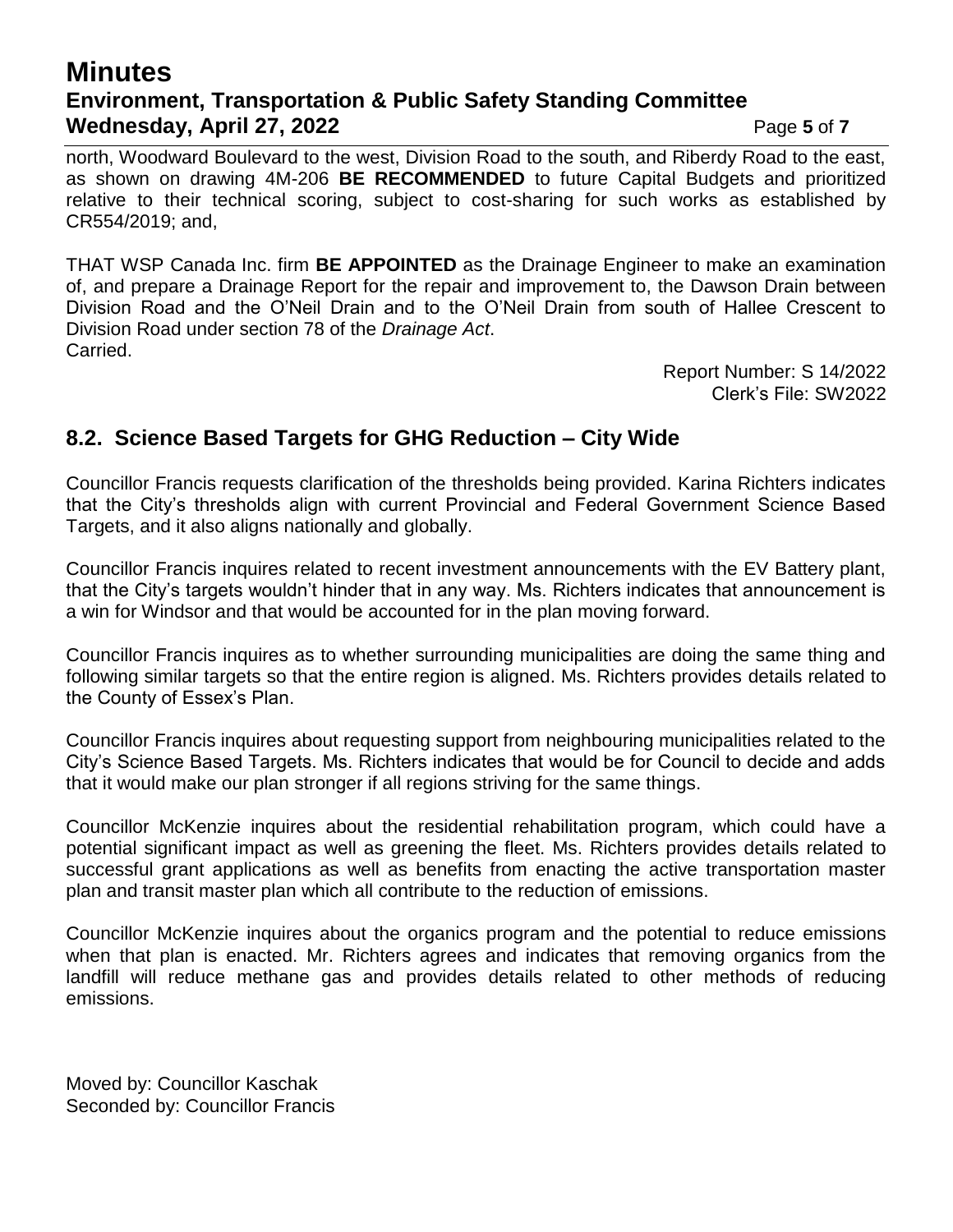# **Minutes Environment, Transportation & Public Safety Standing Committee Wednesday, April 27, 2022** Page 6 of 7

Decision Number: **ETPS 893**

THAT the report of the Community Energy Plan Administrator dated April 8, 2022 entitled "Science Based Targets for GHG Reduction – City Wide" **BE RECEIVED** for information; and,

THAT City Council **APPROVE IN PRINCIPLE** Windsor's Science Based Targets of a 68% reduction in city-wide emissions (scope 1 and 2) and a 55% reduction in corporate-wide emissions (scope 1 and 2) below 2005 baseline by 2030; and,

THAT City Council **APPROVE IN PRINCIPLE** a NET ZERO Target for 2050; and,

THAT Administration **BE DIRECTED** to report back with an updated strategy to reach these targets by November 2023 that considers implementation timelines, resourcing and financial impacts of meeting science-based targets; and,

THAT Administration **BE DIRECTED** to send a letter to the County of Essex and City of Detroit requesting their support of Windsor's Science Based Targets for GHG Reduction. Carried.

Report Number: S 42/2022 Clerk's File: EI/10822

### **9. TRANSIT BOARD ITEMS**

### **9.1. Transit Windsor Master Plan - Implementation Plan Project Update - City Wide**

Councillor McKenzie inquires about the feasibility study for the garage and what the status of that project is and how to proceed with implementation. Tyson Cragg, Executive Director of Transit Windsor, appears via video conference before the Environment, Transportation and Public Safety Standing Committee Meeting regarding the administrative report "Transit Windsor Master Plan – Implementation Project Update, City Wide" and indicates that the feasibility study at the time did not pay enough attention to the suitability and possibility for expansion. Mr. Cragg indicates that the plan has been re-evaluated over time and the need to look at a greenfield development for a brand new building is becoming more apparent. Mr. Cragg indicates that they will try to extend the current life and keep in mind the future in terms of staying on the same site. Tracy Beadow, Project Administrator, appears via video conference before the Environment, Transportation and Public Safety Standing Committee Meeting regarding the administrative report "Transit Windsor Master Plan – Implementation Project Update, City Wide" and indicates the feasibility study provided information on other capital improvement projects not just the garage. Ms. Beadow adds that when the plan is further developed and the need for capacity, timeline, and funding is outlined that will be communicated to Council.

Councillor McKenzie inquires about the approved plan in the short/medium term and how the Master Plan will be implemented as it is now. Mr. Cragg indicates that the implementation plan will include shorter term options and improvements made over the next few years will keep that in